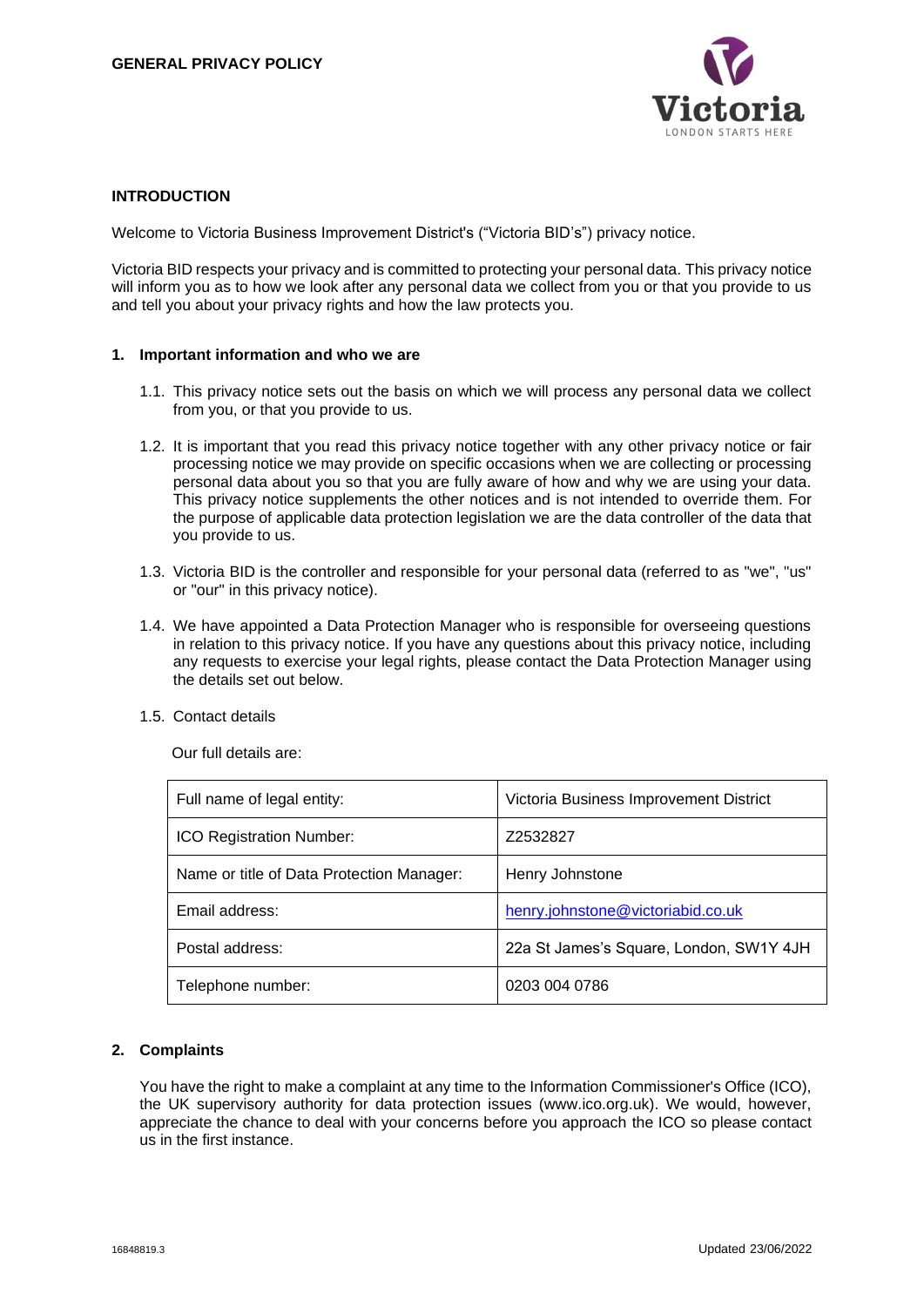

### **3. Changes to the privacy notice and your duty to inform us of changes**

It is important that the personal data we hold about you is accurate and current. Please keep us informed if your personal data changes during your relationship with us.

## **4. Third-party links**

This website may include links to third-party websites, plug-ins and applications. Clicking on those links or enabling those connections may allow third parties to collect or share data about you. We do not control these third-party websites and are not responsible for their privacy statements. When you leave our website, we encourage you to read the privacy notice of every website you visit.

### **5. The data we collect about you**

- 5.1. Personal data, or personal information, means any information about an individual from which that person can be identified. It does not include data where the identity has been removed (anonymous data).
- 5.2. The personal data we collect includes but is not limited to: name, email address, postal address, telephone number, the company you work for, job title, the industry you work in and bank account information/transaction details (the latter only for the purposes of paying invoices).
- 5.3. We also collect, use and share **Aggregated Data** such as statistical or demographic data for any purpose when you access our website. Aggregated Data may be derived from your personal data but is not considered personal data in law as this data does not directly or indirectly reveal your identity. For example, we may aggregate your Usage Data to calculate the percentage of users accessing a specific website feature. However, if we combine or connect Aggregated Data with your personal data so that it can directly or indirectly identify you, we treat the combined data as personal data which will be used in accordance with this privacy notice.
- 5.4. We do not collect any Special Categories of Personal Data about you (this includes details about your race or ethnicity, religious or philosophical beliefs, sex life, sexual orientation, political opinions, trade union membership, information about your health and genetic and biometric data). Nor do we collect any information about criminal convictions and offences.

### **6. If you fail to provide personal data**

6.1. Where we need to collect personal data by law, or under the terms of a contract we have with you or are trying to enter into with you (for example, to provide you with goods or services) and you fail to provide that data when requested, we may not be able to perform the contract we have. In this case, we may have to cancel a product or service you have with us but we will notify you if this is the case at the time.

### **7. How is your personal data collected?**

We use different methods to collect data from and about you including through:

- 7.1. **Direct interactions** you may give us your data corresponding with us by post, phone, email or otherwise. This includes personal data you provide when you:
	- 7.1.1. apply for or make enquiries to us about our operations, projects or services;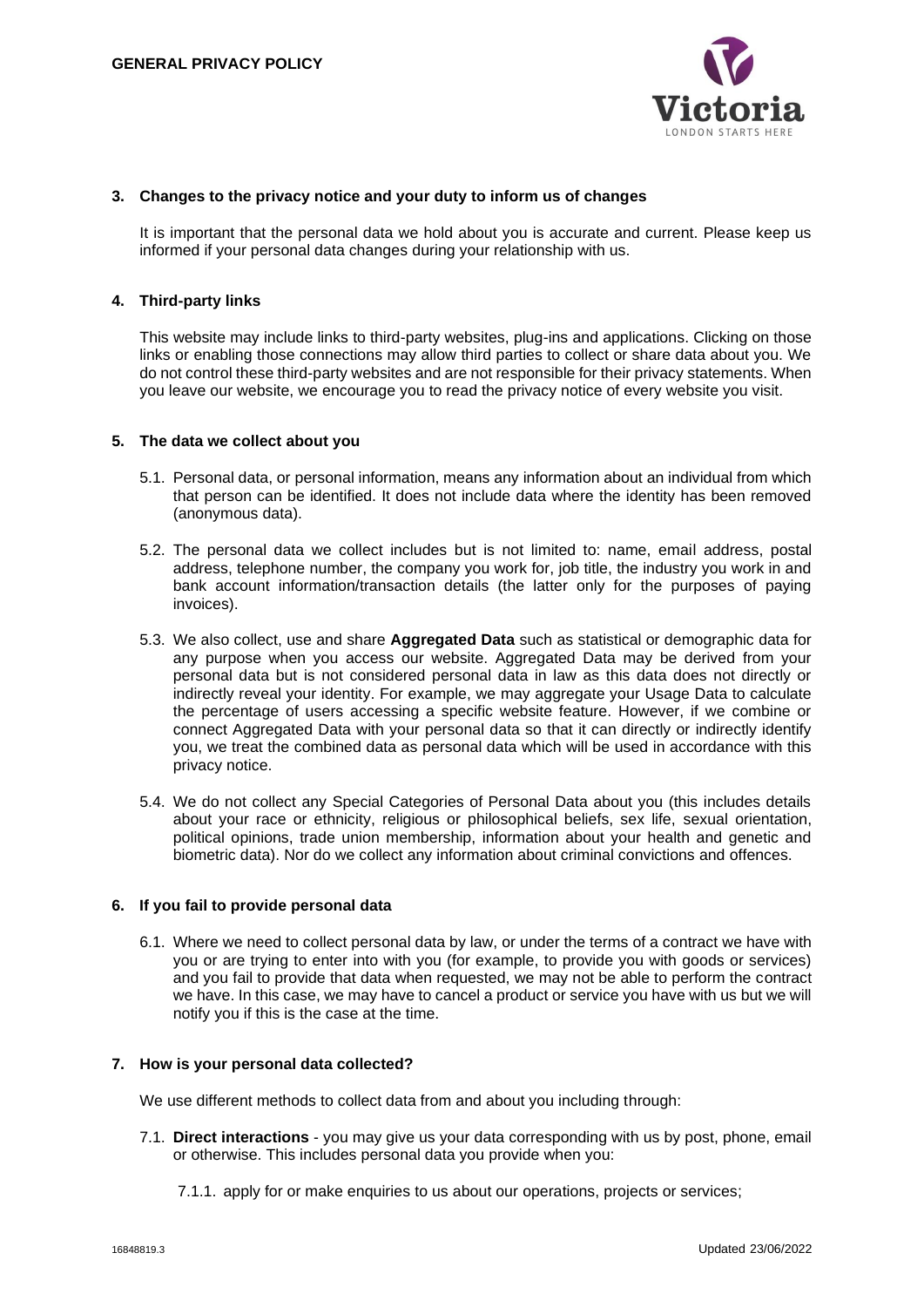

7.1.2. attend Victoria BID events;

7.1.3. subscribe to our newsletter, privilege cards or emergency notifications;

- 7.2. **Automated technologies or interactions** we may collect aggregated data such as statistical data when you access our website.
- 7.3. **Providers of technical, payment and delivery services** who during the course of their work need to provide us with your contact, financial and transaction data from.
- 7.4. **Publicly availably sources** such as Companies House, websites and social media platforms that hold your identity and contact data.

#### **8. How we use your personal data**

- 8.1. We will use your personal information:
	- 8.1.1. To register you and contact you after you have registered your interest with our organisation
	- 8.1.2. To provide you with services or information you have requested
	- 8.1.3. To contact you regarding projects and services that might be of interest to you and your organisation as members of the Victoria BID
	- 8.1.4. To maintain our own accounts and records
	- 8.1.5. To ensure payment of any Business Improvement District Levy owed to us by your organisation
	- 8.1.6. To facilitate voting by eligible businesses in the BID ballot process
	- 8.1.6 To obtain survey results or request feedback on our services

# **9. Our lawful basis for processing**

- 9.1. We will only use your personal data when the law allows us to. Most commonly, we will use your personal data in the following circumstances:
	- 9.1.1. Where we need to perform the contract we are about to enter into or have entered into with you (Article 6(1)(b) UK GDPR).
	- 9.1.2. Where it is necessary for our legitimate interests (or those of a third party) and your interests and fundamental rights do not override those interests (Article 6(1)(f) UK GDPR).
	- 9.1.3. Where we need to comply with a legal or regulatory obligation (Article 6(1)(c) UK GDPR).
- 9.2. Generally we do not rely on consent as a legal basis for processing your personal data other than in relation to sending direct marketing communications to you via email or text message. You have the right to withdraw consent to marketing at any time by contacting us.
- 9.3. Note that we may process your personal data for more than one lawful basis depending on the specific purpose for which we are using your data. Please contact us if you need details about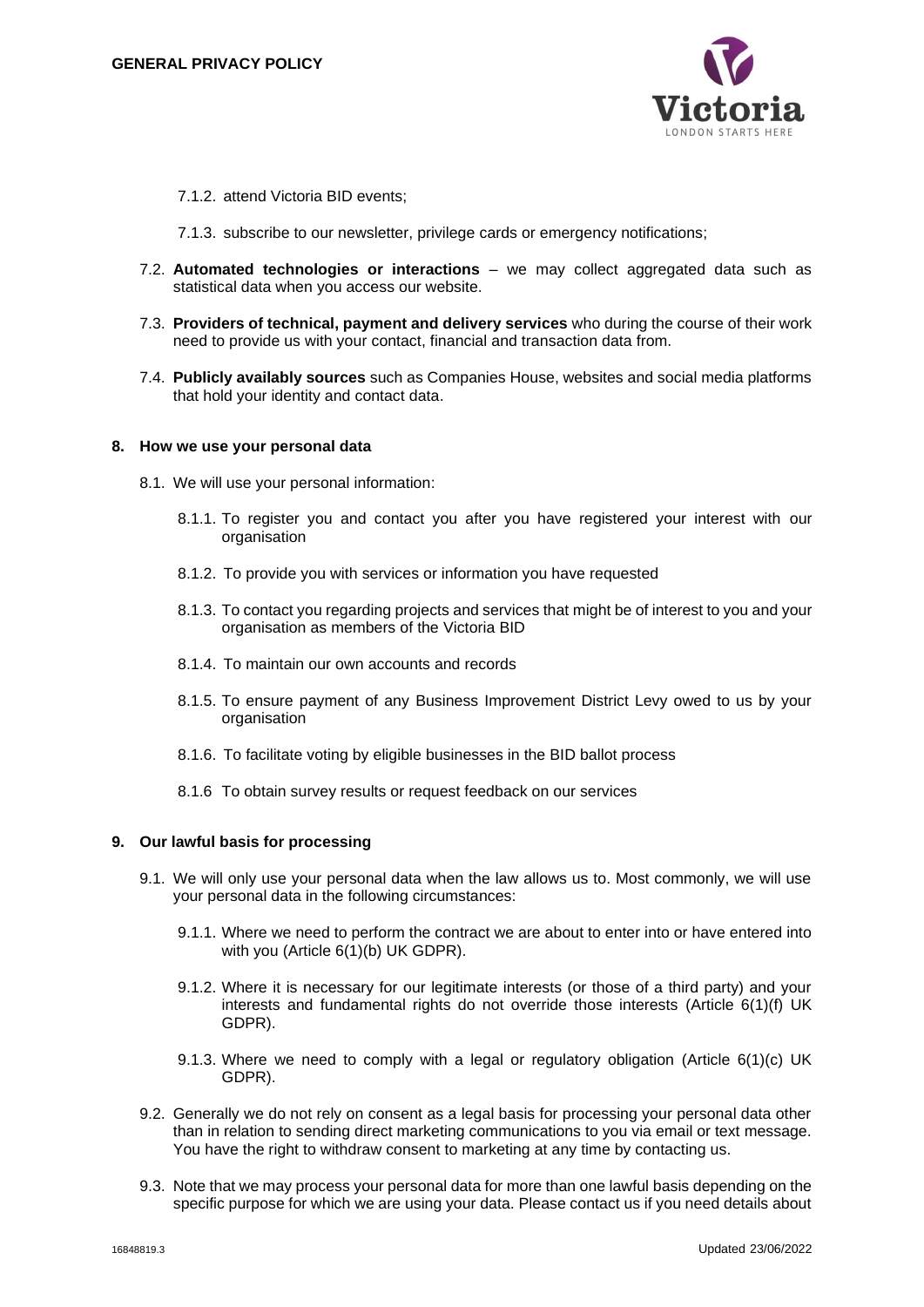

the specific legal basis we are relying on to process your personal data where more than one basis has been set out in the table below.

### **10. Marketing**

- 10.1. We strive to provide you with choices regarding certain personal data uses, particularly around marketing and advertising. We have established the following personal data control mechanisms.
- 10.2 We may use your Identity, Contact, Technical, Usage and Profile Data to form a view on what we think you may want or need, or what may be of interest to you. This is how we decide which products, services and offers may be relevant for you (we call this marketing)You will receive marketing communications from us if you have registered online for our newsletters or otherwise requested that you are added to the mailing list for them.
- 10.3 Opting out you can ask us to stop sending you marketing messages at any time by following the opt-out links on any marketing message sent to you or by contacting us at any time.
- 10.4 Cookies you can set your browser to refuse all or some browser cookies, or to alert you when websites set or access cookies. If you disable or refuse cookies, please note that some parts of this website may become inaccessible or not function properly. For more information about the cookies we use, please contact us to request our cookies policy.
- 10.5 Change of purpose we will only use your personal data for the purposes for which we collected it, unless we reasonably consider that we need to use it for another reason and that reason is compatible with the original purpose. If you wish to get an explanation as to how the processing for the new purpose is compatible with the original purpose, please contact us.

If we need to use your personal data for an unrelated purpose, we will notify you and we will explain the legal basis which allows us to do so.

Please note that we may process your personal data without your knowledge or consent, in compliance with the above rules, where this is required or permitted by law.

### **11. Disclosures of your personal data**

- 11.1. We only disclose your personal data to third parties for the purposes set out in paragraph 8. We require all third parties to respect the security of your personal data, to treat it in accordance with the law and only process it in accordance with our instructions.
- 11.2. Internal third parties are:
	- 11.2.1. The Northbank, Victoria Westminster and Whitehall Business Improvement Districts due to the fact that these are managed by the same executive team as Victoria BID.
- 11.3 External third parties are:
	- 11.3.1 Eventbrite
	- 11.3.2 Mailchimp
	- 11.3.3 Survey monkey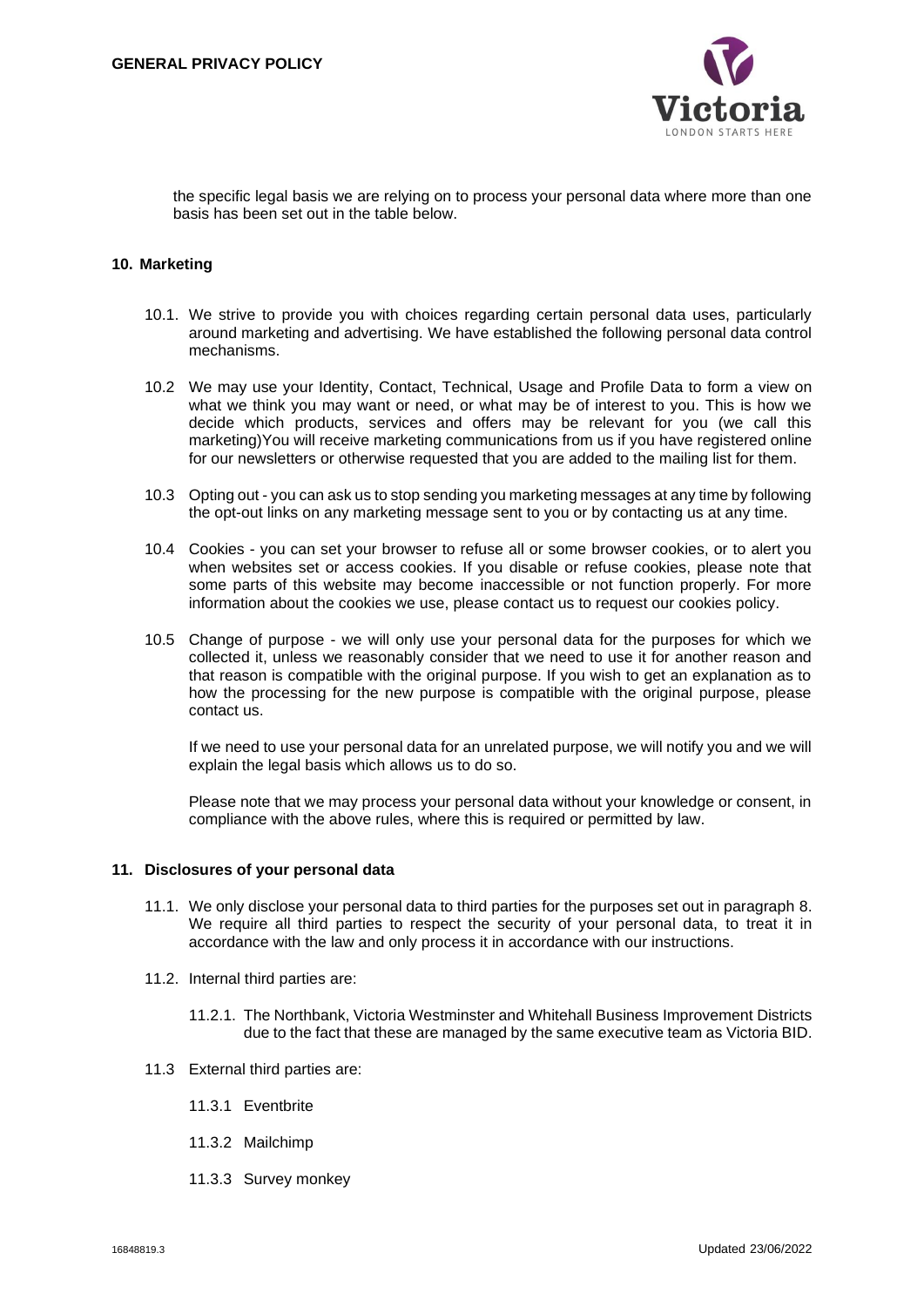

- 11.3.4 Project Support
- 11.3.5 Yudu
- 11.3.6 Westminster City Council
- 11.3.7 The Welcome People (providers of our Ambassador & Security Team)
- 11.3.8 Various consultants appointed on a project-by-project basis
- 11.4 Third parties to whom we may choose to sell, transfer, or merge parts of our business or our assets. Alternatively, we may seek to acquire other businesses or merge with them. If a change happens to our business, then the new owners may use your personal data in the same way as set out in this privacy notice.

### **12. International transfers**

- 12.1. We transfer your personal data outside the European Economic Area (EEA) as some of our data is hosted on US servers, so the processing of data by these external third parties will involve a transfer of data outside the EEA.
- 12.2. Whenever we transfer your personal data out of the EEA, we ensure a similar degree of protection is afforded to it by ensuring that international data transfer agreements are in place.
- 12.3. We will only transfer your personal data to countries that have been deemed to provide an adequate level of protection for personal data by the European Commission. For further details, see European Commission: Adequacy of the protection of personal data in non-EU countries.
- 12.4. Please contact us if you want further information on the specific mechanism used by us when transferring your personal data out of the EEA.

### **13. Data security**

- 13.1. We have put in place appropriate security measures (encrypted storage and access controls) to prevent your personal data from being accidentally lost, used or accessed in an unauthorised way, altered or disclosed. In addition, we limit access to your personal data to those employees, agents, contractors and other third parties who have a business need to know. They will only process your personal data on our instructions, and will do so in accordance with all relevant legislation.
- 13.2. We have put in place procedures to deal with any suspected personal data breach and will notify you and any applicable regulator of a breach where we are legally required to do so.

## **14. Data retention**

- 14.1. We will only retain your personal data for as long as necessary to fulfil the purposes we collected it for, including for the purposes of satisfying any legal, accounting, or reporting requirements.
- 14.2. To determine the appropriate retention period for personal data, we consider the amount, nature, and sensitivity of the personal data, the potential risk of harm from unauthorised use or disclosure of your personal data, the purposes for which we process your personal data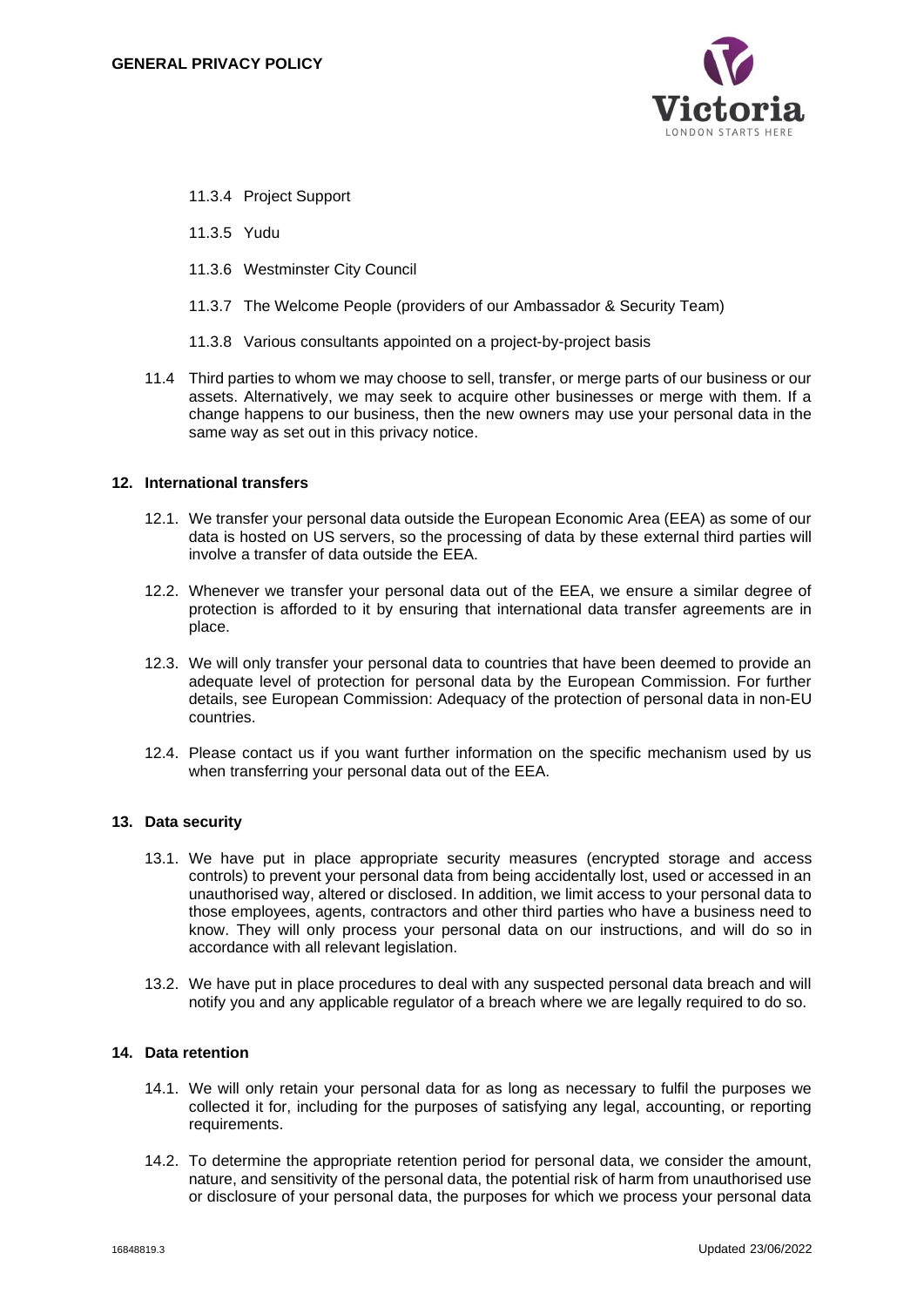

and whether we can achieve those purposes through other means, and the applicable legal requirements.

- 14.3. Details of retention periods for different aspects of your personal data are available on request by contacting us.
- 14.4. In some circumstances you can ask us to delete your data: see Request erasure below for further information.
- 14.5. In some circumstances we may anonymise your personal data (so that it can no longer be associated with you) for research or statistical purposes in which case we may use this information indefinitely without further notice to you.

### **15. Your legal rights**

- 15.1. Under certain circumstances, you have rights under data protection laws in relation to your personal data.
	- 15.1.1. Request access to your personal data (commonly known as a 'data subject access request'). This enables you to receive a copy of the personal data we hold about you and to check that we are lawfully processing it.
	- 15.1.2. Request correction of the personal data that we hold about you. This enables you to have any incomplete or inaccurate data we hold about you corrected, though we may need to verify the accuracy of the new data you provide to us.
	- 15.1.3. Request erasure of your personal data. This enables you to ask us to delete or remove personal data where there is no good reason for us continuing to process it. You also have the right to ask us to delete or remove your personal data where you have successfully exercised your right to object to processing (see below), where we may have processed your information unlawfully or where we are required to erase your personal data to comply with local law. Note, however, that we may not always be able to comply with your request of erasure for specific legal reasons which will be notified to you, if applicable, at the time of your request.
	- 15.1.4. Object to processing of your personal data where we are relying on a legitimate interest (or those of a third party) and there is something about your particular situation which makes you want to object to processing on this ground as you feel it impacts on your fundamental rights and freedoms. You also have the right to object where we are processing your personal data for direct marketing purposes. In some cases, we may demonstrate that we have compelling legitimate grounds to process your information which override your rights and freedoms.
	- 15.1.5. Request restriction of processing of your personal data. This enables you to ask us to suspend the processing of your personal data in the following scenarios: (a) if you want us to establish the data's accuracy; (b) where our use of the data is unlawful but you do not want us to erase it; (c) where you need us to hold the data even if we no longer require it as you need it to establish, exercise or defend legal claims; or (d) you have objected to our use of your data but we need to verify whether we have overriding legitimate grounds to use it.
	- 15.1.6. Request the transfer of your personal data to you or to a third party. We will provide to you, or a third party you have chosen, your personal data in a structured, commonly used, machine-readable format. Note that this right only applies to automated information which you initially provided consent for us to use or where we used the information to perform a contract with you.